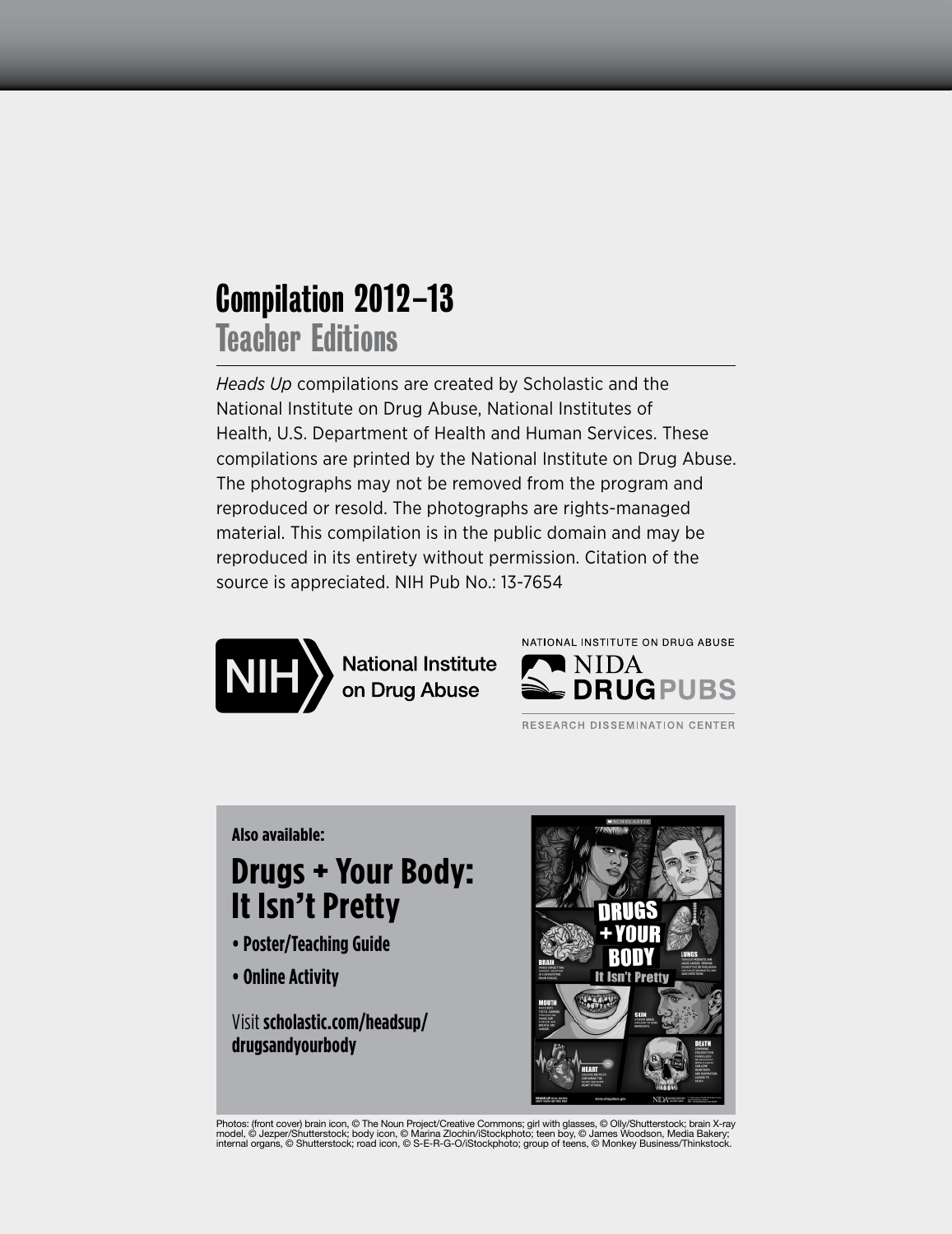Compilation 2012-13 TEACHER EDITION

# Heads Up: Real News About Drugs and Your Body

Brought to you by Scholastic and the scientists at the National Institute on Drug Abuse, National Institutes of Health, U.S. Department of Health and Human Services



To Order Free Copies: Call 1-877-643-2644 or visit www.nida.nih.gov/scholastic.html.

- For this Heads Up Teacher Edition Compilation refer to NIH Pub No. 13-7654.
- **For the accompanying Heads Up Student Edition Compilation refer to NIH Pub No. 13-7653.**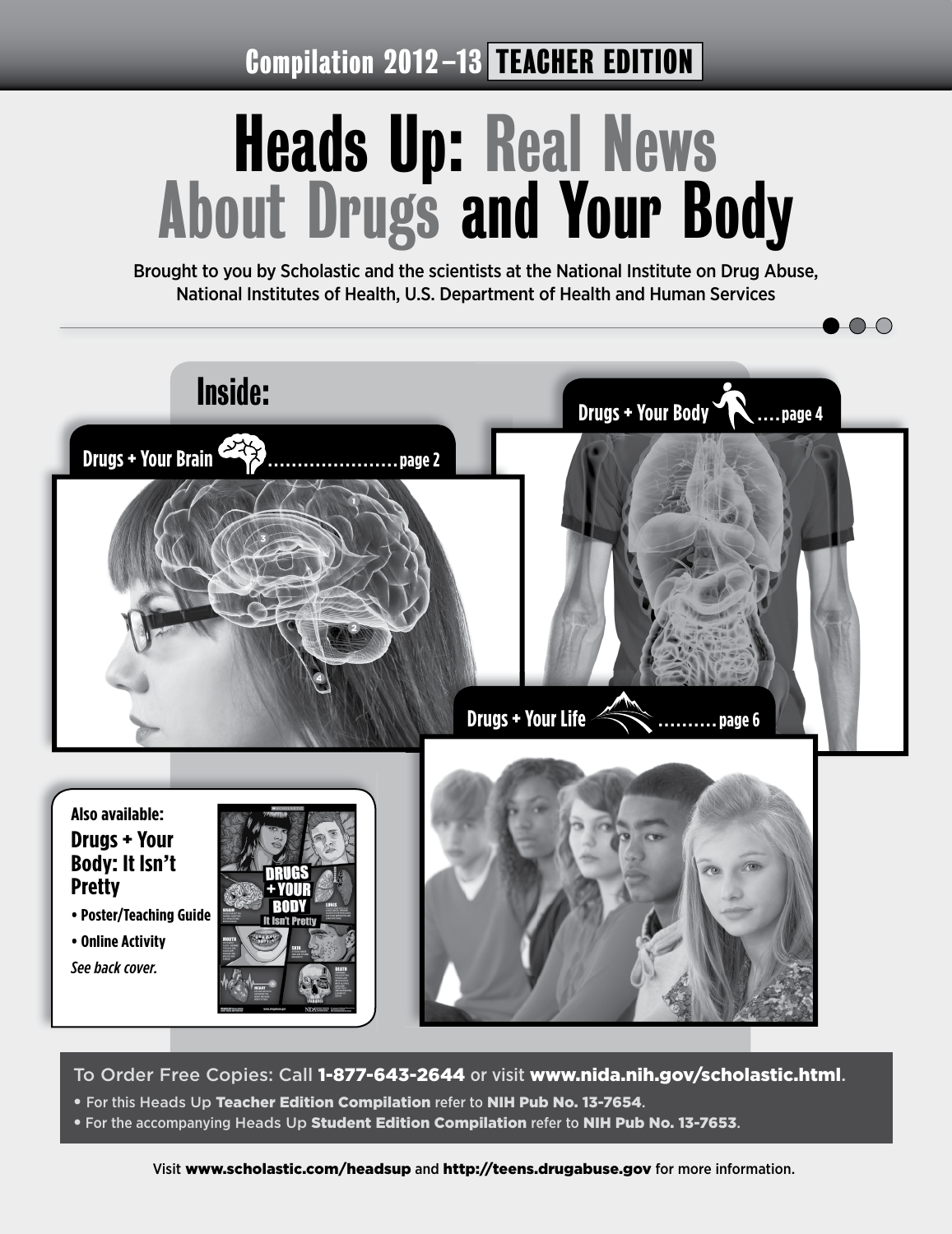### **scholastic.com/headsup/teachers**

## **Dear Teacher:**

Providing teens with scientific information about how abusing drugs interferes with the development and functioning of their brains and bodies can help them make better decisions.

The *Heads Up* student article "Drugs + Your Brain" and accompanying student work sheet "Mission Control" focus on the consequences of drug abuse as it affects a person's brain. Future articles in the series will highlight the effects of drugs on the body's major organs, as well as on a person's behavior—affecting not just the individual, but also family, friends, and communities.

By sharing this article and working through these exercises with your students, you are providing them with important information on the brain-body connection and the many risks they expose themselves to if they abuse drugs.



Sincerely,

Nora Volkow, M.D. Director, National Institute on Drug Abuse

### In This Installment:

• Student article: Facts for teens about the effects of drug abuse on the body, with an emphasis on the brain.

 $\bigcap_{\alpha\in\mathbb{N}}$ 

• Student work sheet: Students learn about different systems of the brain, their connections with how the body functions, and how abusing drugs can interfere with normal functioning.

## **TEACHER'S EDITION**

# DRUGS + YOUR BRAIN

### **Lesson and Work Sheet**

The lesson below and the reproducible work sheet on the reverse side reinforce student comprehension of key facts and concepts in the accompanying article "Drugs + Your Brain."

#### Alignment With National Standards

- *Science (NSES):* Life Science: Structure and Function in Living Systems; Science in Personal and Social Perspectives: Personal and Community Health
- *Life Skills (McREL):* Self-Regulation; Thinking and Reasoning

### Before-Reading Questions:

- What do you know about how different drugs affect the brain and body?
- What do you know about how the brain controls the body?
- What do you know about addiction and its causes?

#### After-Reading Questions (factual responses in *italics*):

- **How are drugs addictive?** *(Drugs act on a region of the brain that causes feelings of pleasure. Drugs alter the way the brain communicates and actually cause physical changes to brain wiring. These changes can cause cravings and other problems controlling behavior that make it hard to stop using drugs despite harmful consequences, which is addiction.)*
- **How does abusing prescription pain medications interfere with a person's ability to breathe?** *(Prescription painkillers act on the brain stem, which controls the lungs and heart. Abuse of these drugs can decrease breathing and heart rate,*

*leading to coma or even death.)*

- **Prescription stimulants can cause anxiety and hostility when abused. Which area of the brain do prescription stimulants affect?** *(Prescription stimulants affect the amygdala, which controls emotions.)*
- **How does marijuana affect a person's ability to drive or play sports?** *(Marijuana affects the cerebellum, which controls coordination. It also affects attention and reaction time. A person needs all of these faculties to drive or play sports safely.)*
- **How do drugs affect a person's ability to think?** *(Drugs, such as marijuana, can affect the prefrontal cortex and the hippocampus—areas of the brain involved in thinking, memory, and learning.)*

Work Sheet: Have each student use the work sheet and student article to answer the fill-in-the-blank questions under the illustration.

Answer Key*: 1. brain stem; 2. limbic system, prefrontal cortex, ventral striatum, cerebellum; 3. amygdala within the limbic system; 4. cerebellum; 5. brain stem; 6. prefrontal cortex and hippocampus.*  **Think It Through** *(Answers may vary but should include the conclusion that abusing drugs affects the brain while it is still developing. Conversations with students should highlight that the teen brain is still developing and that making a commitment not to use drugs before entering a high-pressure situation will help them make better decisions about avoiding drug use.)*

### More Information

- For more information on drugs, go to **teens.drugabuse.gov** or **scholastic.com/headsup**.
- For immediate help with a crisis, call **1-800-273-TALK**.
- To locate a treatment center, call **1-800-662-HELP** or visit **http://findtreatment.samhsa.gov**.

For printable past and current articles in the **HEADS UP** series, go to **scholastic.com/headsup/teachers**. For other activities and teaching support, go to **drugabuse.gov/parents-teachers**.

2 **FROM SCHOLASTIC AND THE SCIENTISTS OF THE NATIONAL INSTITUTE ON DRUG ABUSE, NATIONAL INSTITUTES OF HEALTH, U.S. DEPARTMENT OF HEALTH AND HUMAN SERVICES**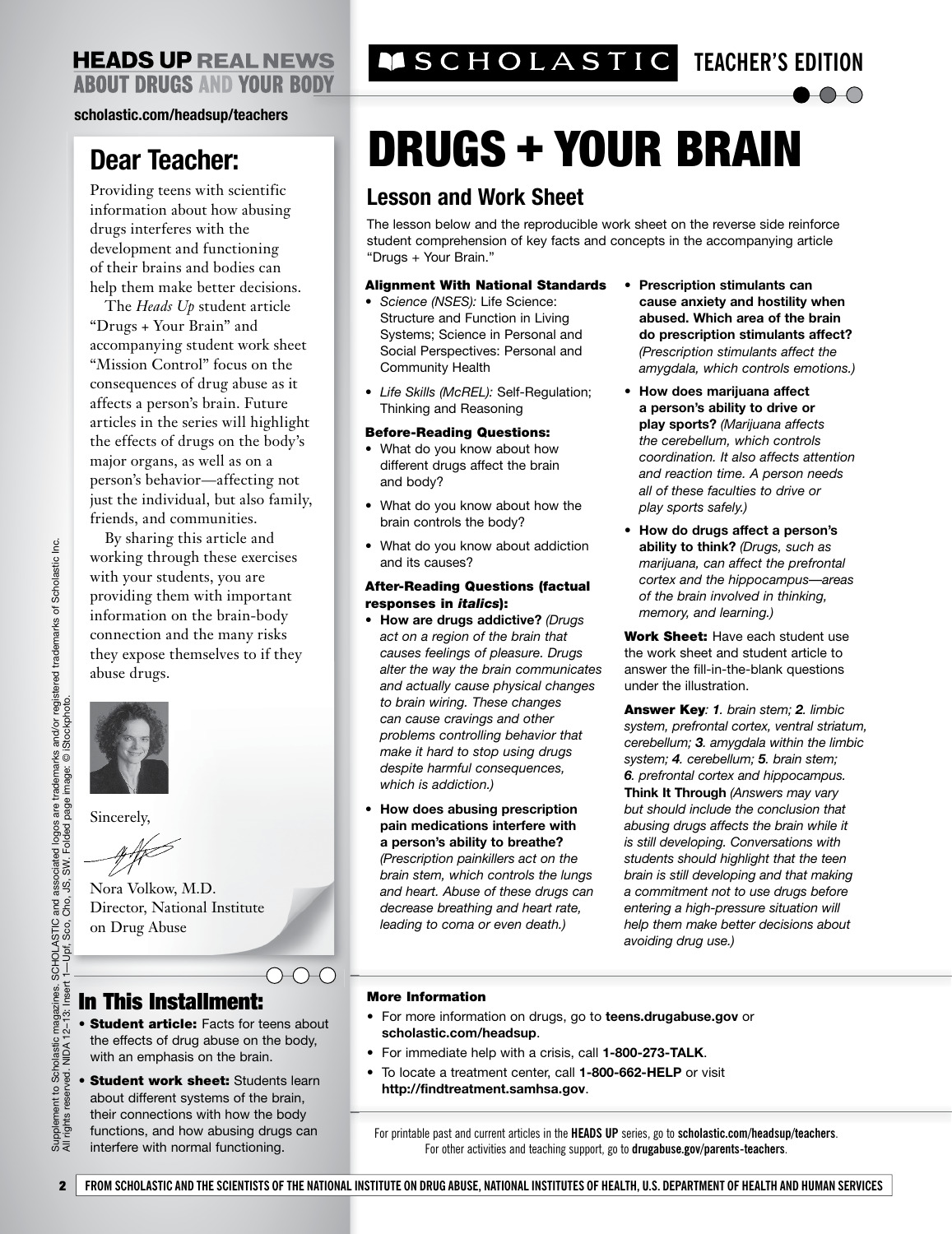$\Box$ 

# Mission Control

## Understanding the Brain's Central Control System

Study the information and diagram on this page, as well as the information from the article "Drugs + Your Brain." Then read the health effects caused by drug abuse (below the illustration), and write the name of the brain area involved in creating the health effect.

### Cerebral Cortex (includes the prefrontal cortex)

 Allows us to be aware of, pay attention to, and respond to our surroundings. Powers the ability to think, plan, solve problems, and make decisions.

### Cerebellum

The center for motor control and coordination. Controls muscular movement, as well as balance and posture.

### Limbic System

The collection of structures involved in emotion, motivation, memory, and other functions critical to survival. It includes the hippocampus (memory), the amygdala (fear and other emotions), the ventral striatum (reward), the hypothalamus (appetite, thirst, body temperature), and parts of the cortex.

### Brain Stem

Controls basic functions critical to life: heart rate, breathing, sleeping.

**1.** Abusing prescription painkillers or sedatives can slow and stop breathing:  $\equiv$ 

**2.** Many parts of the brain are affected over time with repeated drug use, leading to addiction.

Name two:

- **3.** Steroids and methamphetamine can lead to aggressive behavior: \_\_\_\_\_\_\_\_\_\_\_\_\_\_
- 4. Marijuana and alcohol can affect coordination and movement:
- **5.** Combining sedatives with alcohol can slow the heart rate: \_\_\_\_\_

**6.** Marijuana impairs the ability to think clearly: \_\_\_\_\_\_\_\_\_\_\_\_\_\_\_\_\_\_\_\_\_\_\_\_\_\_\_\_

**Think It Through:** The cerebral cortex does not fully develop until a person is about 25 years of age. Why is this important for teens to know when it comes to decisions involving drugs? Explain your reasoning.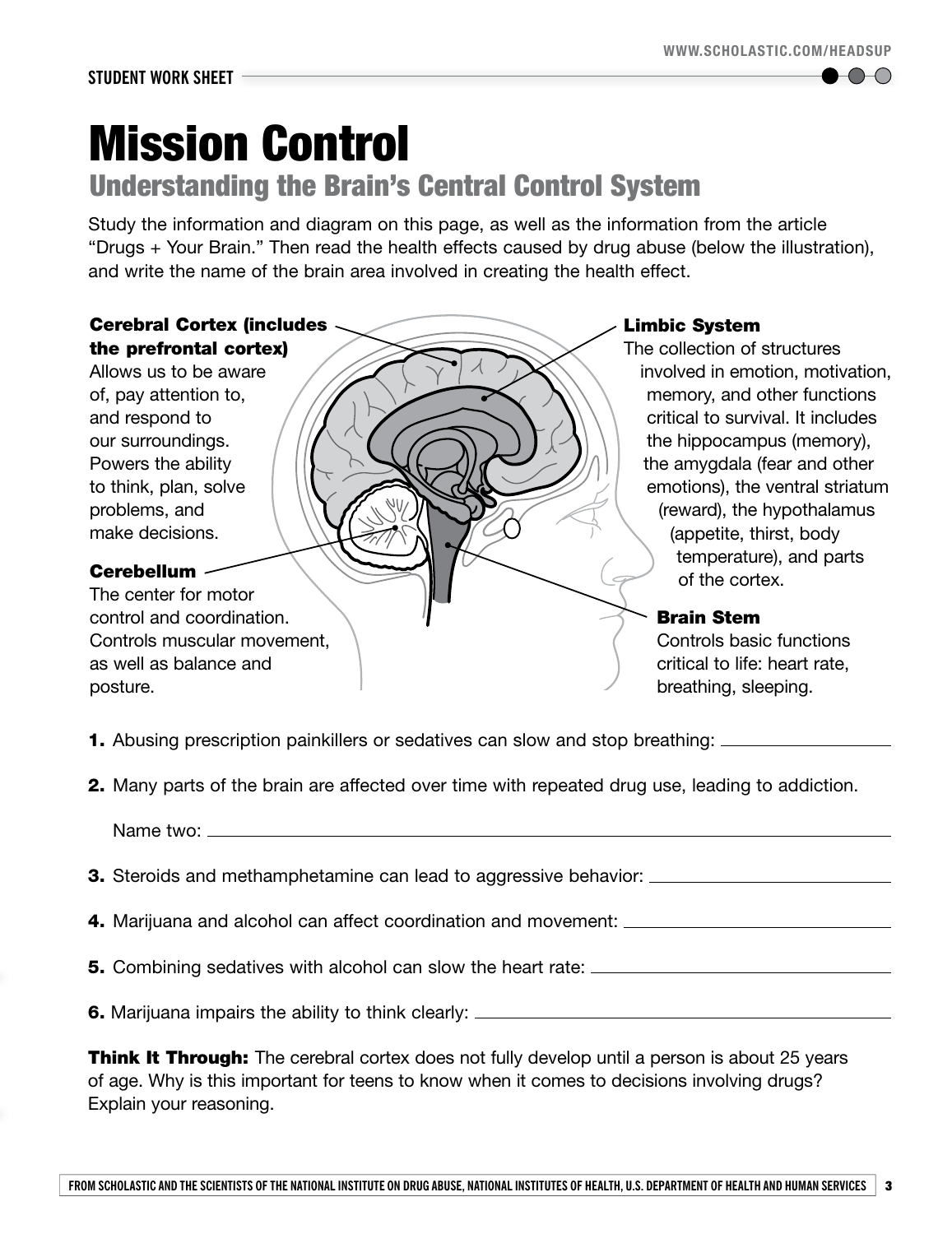### **HEADS UP REAL NEWS ABOUT DRUGS AND YOUR BODY**

### **scholastic.com/headsup/teachers**

## **Dear Teacher:**

"Drugs + Your Body"—the latest installment in our series on the health effects of drugs—provides students with important factual information about the devastating effects drugs can have on their bodies.

As a complement to the poster/teaching guide "Drugs + Your Body: It Isn't Pretty" (downloadable at scholastic.com/ headsup/teachers), this new insert provides students with additional information about the effects of drugs on the body—inside and out. The accompanying reproducible work sheet further explains how alcohol magnifies the effects of some drugs, which can lead to deadly consequences.

By sharing this article with your students, you are providing them with not only important facts about the science of drug abuse but also valuable information to help them make smart decisions and choose healthy, drug-free lifestyles.



Sincerely,

 $#$ 

Nora Volkow, M.D. Director, National Institute on Drug Abuse

## In This Installment:

**• Student article:** Facts about the health effects of drugs on teens, with an emphasis on organs and major body systems.

 $\bigcap_{\alpha\in\mathbb{C}}\bigcap_{\alpha\in\mathbb{C}}\alpha$ 

**Student work sheet: Facts about** how alcohol magnifies the effects of some drugs.

**TEACHER'S EDITION** 

## $\bigcirc$

# DRUGS + YOUR BODY

#### Alignment With National Standards

- *Science (NSES):* Life Science: Structure and Function in Living Systems; Science in Personal and Social Perspectives: Personal and Community Health
- *Life Skills (McREL):* Self-Regulation; Thinking and Reasoning

### Before-Reading Questions:

- What do you know about how the brain, heart, and lungs work together in a healthy person?
- What do you know about the effects of different drugs on the heart and lungs?

### After-Reading Questions (factual responses in *italics*):

- **1. What can drugs do to a person's physical appearance?** *(Male steroid abusers can experience shrunken testicles, baldness, and breast formation. Female steroid abusers can experience facial hair growth and male-pattern baldness. Meth abusers can have skin sores from excessive picking. Smokers often have discolored teeth, gum disease, and tooth loss.)*
- **2.** Drugs can affect the body both directly and indirectly. A direct effect is one where one factor directly affects another. (For example, hitting a baseball with a bat has a direct effect—the bat directly affects the location of the ball.) When a drug acts indirectly, it produces some change in your body, and it is this change that directly causes harm.
	- **Provide one example where a drug can directly cause harm to an organ in your body.** *(Examples: Anabolic androgenic steroids act directly to cause breast*

 *development in males or facial hair growth in females. Cocaine chemically damages the tissues in the nasal septum, which eventually results in a hole in this tissue.)*

• **Provide one example where a drug can indirectly harm an organ in your body.** *(Examples: Methamphetamine raises body temperature and causes dehydration. Dehydration, in turn, lowers blood volume, which reduces blood flow through the kidneys, damaging them. Methamphetamine can cause individuals to hallucinate that insects are crawling on their skin [a direct effect]. It is the hallucinations that cause people to pick at their skin causing sores [an indirect effect].)*

**Student Work Sheet: Have each** student use the information on the work sheet, as well as in the article, to answer the work sheet questions. As a class, discuss the dangers of using alcohol and how combining alcohol with drugs can make a dangerous practice even riskier.

### Work Sheet Answer Key:

*1. Prescription sedatives and opioids each slow breathing. Combining them with alcohol can further slow breathing to such low levels that a person could become comatose and/or die. 2. Doctors prescribe medications based on a person's age, weight, and specific illness so that only the required dosage is used. Abusing prescription drugs exposes the body to unsafe doses that can cause harm. 3. Impaired driving, poor sports performance, poor academic performance, etc. 4. Alcohol can cause the heart to beat rapidly or irregularly, damaging the heart muscle. Combining alcohol with drugs that also increase heart rate, for example, magnifies the effects and the risks.*

### More Information

- For more information on drugs, go to **teens.drugabuse.gov** or **scholastic.com/headsup**.
- For immediate help with a crisis, call **1-800-273-TALK**.
- To locate a treatment center, call **1-800-662-HELP** or visit **http://findtreatment.samhsa.gov**.

For printable past and current articles in the **HEADS UP** series, go to **scholastic.com/headsup/teachers**. For other activities and teaching support, go to **drugabuse.gov/parents-teachers**.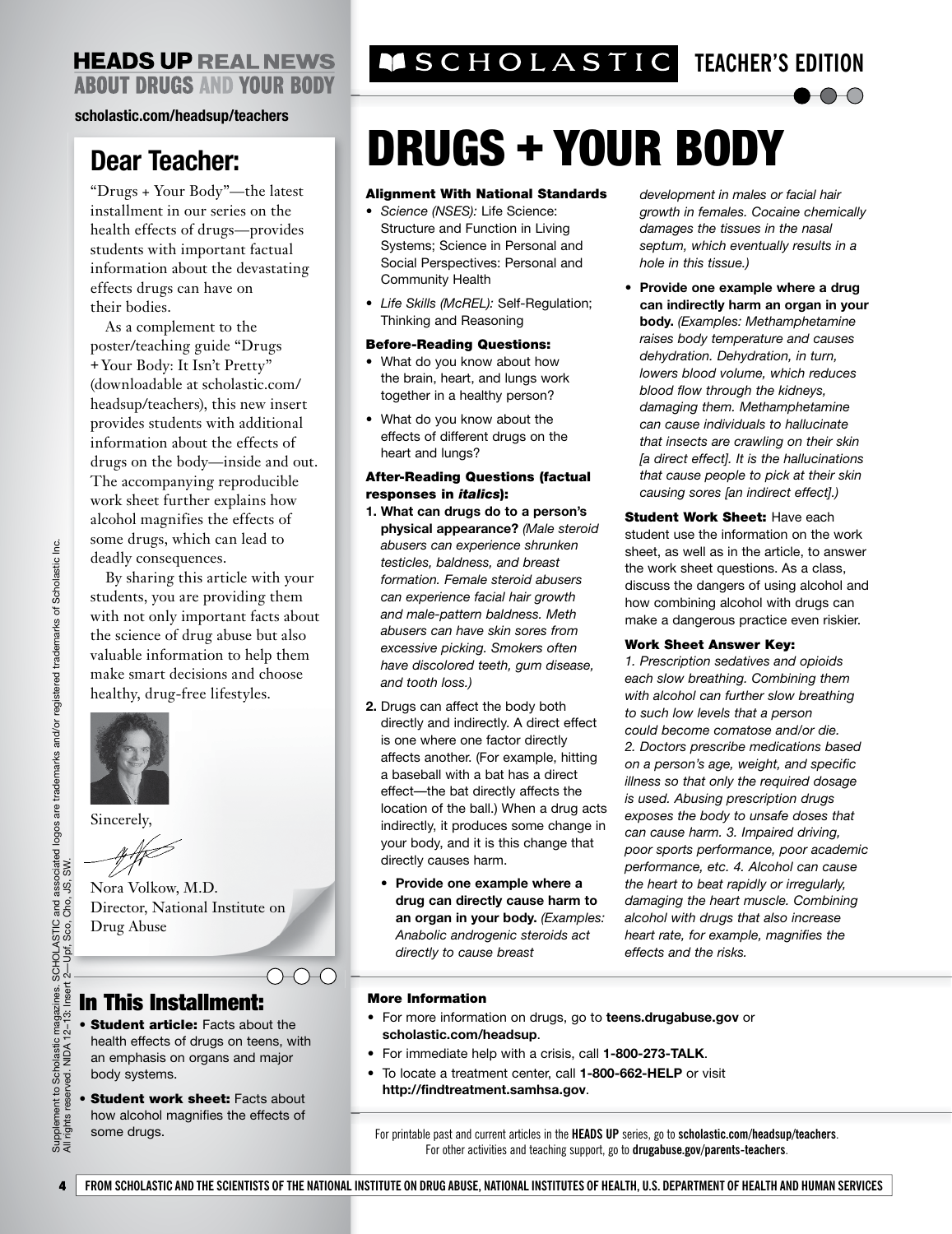$\vdash$   $\vdash$   $\vdash$   $\vdash$ 

# Alcohol + Drugs = Magnified Effects

Study the information from the diagram below, and then answer the "Think It Through" questions that follow. Write in complete sentences on a separate sheet of paper.

Using alcohol with other drugs can magnify the effects of each drug and increase the harmful consequences. The results can be deadly. For example, alcohol combined with cocaine can increase blood pressure to dangerous levels. Combined with prescription sedatives and opioids, alcohol can drastically slow breathing.



## Think It Through

- 1. Prescription sedatives include sleeping pills and anti-anxiety medications such as Valium<sup>®</sup> and Xanax®. Prescription opioids include Vicodin®, Oxycontin®, and codeine. Why could combining any of these drugs with alcohol land a person in the emergency room (ER)?
- 2. Why is taking a prescription drug in a manner different from the way it was prescribed so dangerous?
- **3.** Impaired thinking and coordination are dangerous side effects that result from mixing marijuana and alcohol. What are some harmful consequences that might result from this combination?
- 4. Heavy alcohol use does not have to be combined with other drugs to cause damage to your brain or body. Alcohol can damage the liver and heart while also impairing brain function. How does this make mixing drugs and alcohol so dangerous?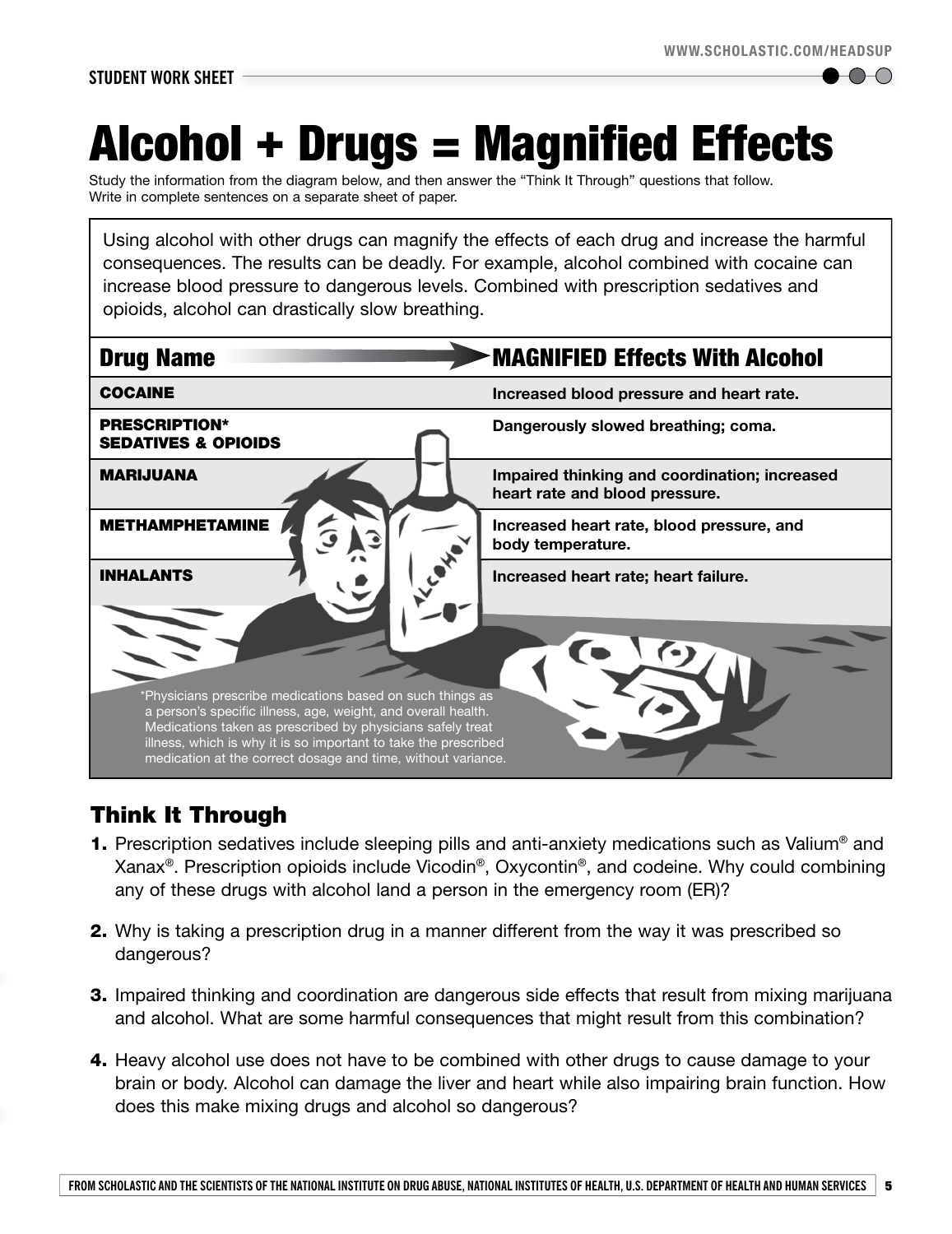### **HEADS UP REAL NEWS ABOUT DRUGS AND YOUR BODY**

### **scholastic.com/headsup/teachers**

## **Dear Teacher:**

The first two articles of this year's Heads Up series highlighted the damaging health effects of drugs on a teen's brain and body. This third article, "Drugs + Your Life," focuses on other real-life consequences of teen drug and alcohol use such as academic problems, violence, accidental death, and blackouts. In addition, the lesson to the right includes further thought-provoking statistics for you to guide students in grade/ age appropriate discussions about possible consequences of binge drinking. The accompanying work sheet helps students develop the skills to interpret and understand statistical data as well as apply information in decision making.

By sharing this article and working through these exercises with your students, you will provide them with critical information about the



many risks teens face with drugs, as well as valuable tools to help them make informed and healthy decisions.

Sincerely,

Nora D. Volkow, M.D. Director, National Institute on Drug Abuse

## In This Installment:

- Student article: Presents teens with statistics that illustrate other real risks of substance abuse in addition to health effects.
- **Student work sheet: Helps to** explain statistics in a relatable way, using real-life examples and mathematical context.

## **TEACHER'S EDITION**



# DRUGS + YOUR LIFE

### Alignment With National Standards

- *Science (NSES):* Science in Personal and Social Perspectives: Personal and Community Health
- *Math (NCTM):* Evaluate inferences and predictions based on data; probability

#### Before-Reading Questions:

- In addition to damaging a teen's health, how else can drugs and alcohol affect his or her chances for a successful and happy life?
- What do you know about statistics? What makes statistical data reliable?
- What factors influence your choices and actions when making decisions?

#### After-Reading Questions (factual responses in *italics*):

- What are statistics, and what can we learn from them? *(Statistics can be used to indicate the probability, or likelihood, of something happening to a certain group of people.)*
- How can a person's age and behavior be used to determine the probability of risk? *(Scientists use a mathematical formula that examines the number of times a certain result occurs within a sample of similar people or behaviors. In drug studies, there are always at least two experimental [or study] groups—one that uses the drug and one that does NOT. By comparing how often a certain result occurs in each group, calculations can be made to determine if using a drug affects outcomes, i.e., has risk.)*
- How can statistics help you make smart decisions? *(Statistics can help you*

*understand the likelihood of something happening, which can aid you in making smart and informed decisions.)*

### Additional Discussion: **Binge Drinking<sup>1</sup>**

 Below are several teen statistics relevant to binge drinking that might be sensitive to present in some classrooms, but are provided here for teachers to incorporate into student discussions as they deem appropriate.

- *Suicide*: Among high school teens, those who binge on alcohol are *three times more likely* to attempt suicide than those who do not drink.
- *Sexual Violence*: Teens who binge drink are about *three times more likely* to be forced to have sex than teens who do not drink.
- *Unwanted Pregnancy*: Compared with high school teens who do not drink, teen binge drinkers are about *four times more likely* to become pregnant or to get someone pregnant.

1 American Academy of Pediatrics, 2007; http://pediatrics.aappublications.org/content/ 119/1/76.full.html

### Extension:

Challenge students to research infograms and teen drug statistics. Then have them convey information they think is important in a graph, chart, or other visual illustration that displays the data in an accurate and effective way. Have students present their infograms in class.

Work Sheet Answer Key: **1.** "Group Fight": 36.4 / 16.5 = 2.2; "Sold Drugs": 29.8 / 2.8 = 10.6; "Stole More Than \$50": 26.1 / 4.1 = 6.4; "Attacked Someone": 24.4 / 7.3 = 3.3; "Carried a Handgun": 8.6 / 3.1 = 2.8. **2.** Answers might include: *Teens who do drugs may become addicted and feel compelled to find money to buy more drugs, so they might turn to stealing or selling drugs to get the next high.* **3.** Answers might include: *Statistical probability shows the likelihood of something happening, which can help a person determine risk.*

### More Information

- For more information on drugs, go to **teens.drugabuse.gov**.
- For more teaching materials, go to **scholastic.com/headsup** and **drugabuse.gov/parent-teachers**.
- For immediate help with a crisis, call **1-800-273-TALK**.
- To locate a treatment center, call **1-800-662-HELP** or visit **findtreatment.samhsa.gov**.